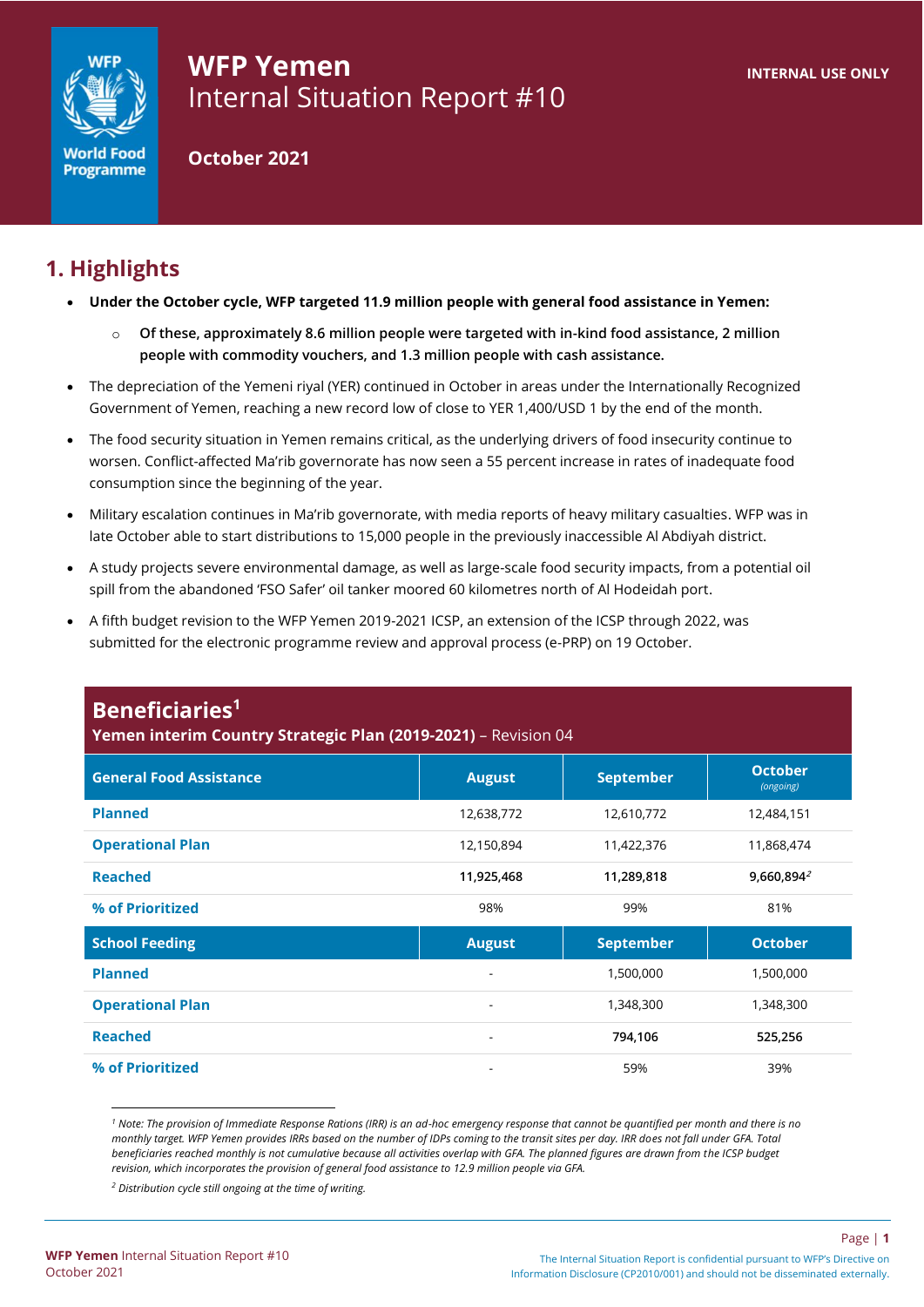| <b>Livelihoods and Asset Creation</b>                                     | <b>August</b> | <b>September</b> | <b>October</b> |
|---------------------------------------------------------------------------|---------------|------------------|----------------|
| <b>Planned</b>                                                            | 415,534       | 643,265          | 760,305        |
| <b>Operational Plan</b>                                                   | 100,590       | 53,410           | 79,100         |
| <b>Reached</b>                                                            | 100,000       | 49,672           | 77,000         |
| % of Prioritized                                                          | 99%           | 93%              | 97%            |
| <b>Nutrition<sup>3</sup></b> (Prevention)<br>Children 6-23 months and PLW | <b>August</b> | <b>September</b> | <b>October</b> |
| <b>Planned</b>                                                            | 1,623,710     | 1,623,710        | 1,623,710      |
| <b>Operational Plan</b>                                                   | 1,622,719     | 1,622,719        | 1,622,719      |
| <b>Reached</b>                                                            | 1,253,820     | 1,191,999        | 1,298,544      |
| % of Prioritized                                                          | 77%           | 73%              | 80%            |
| <b>Nutrition (Treatment)</b><br>Children aged 6-59 months and PLW         | <b>August</b> | <b>September</b> | <b>October</b> |
| <b>Planned</b>                                                            | 609,279       | 609,279          | 609,279        |
| <b>Operational Plan</b>                                                   | 609,000       | 609,000          | 609,000        |
| <b>Reached</b>                                                            | 341,642       | 544,627          | 461,938        |
| % of Prioritized                                                          | 56%           | 89%              | 76%            |

# **2. Situation Update, including security**

#### **COVID-19:**

• As of 31 October, WHO had [reported](https://covid19.who.int/region/emro/country/ye) 9,751 confirmed cases of COVID-19 in Yemen and 1,874 deaths. A total of 712 confirmed cases and 159 deaths were reported in October.

#### **Economic Situation:**

- The value of the Yemeni riyal (YER) in areas under the Internationally Recognized Government of Yemen (IRG) continued to depreciate in October. After breaking the YER 1,200/USD 1 barrier for the first time on 06 October, the riyal had by the end of the month reached a new record low of YER 1,383/USD 1 as of 31 October. In areas under the Sana'a-based authorities, the riyal remains stable at YER 600/USD 1 due to tighter economic controls imposed by authorities.
- WFP, FAO, and the inter-agency Minimum Food Basket (MFB) Technical Working Group are currently undertaking an analysis of the deteriorating USD to YER exchange rate in areas under the IRG, and its potential implications for the transfer value of the Food Security and Agriculture Cluster (FSAC) MFB.
- In October, three fuel vessels carrying 82,700 mt of fuel completed its discharge at Al Hodeidah port, while a total of two vessels carrying 50,600 mt of fuel continued to be held in the Saudi-led Coalition (SLC) holding area. While there was no major interruption to WFP's operation due to the ongoing fuel crisis, one-two day delivery delays were reported at district level where fuel was not always available.

#### **Food Security Situation:**

• According to the latest WFP data covering the month of September (released in October), the nationwide average rate of inadequate food consumption in Yemen stands at 41.5 percent, above the "very high" threshold of 40 percent. The rate of inadequate food consumption remains notably higher in areas under the IRG (46 percent) as compared to areas under the Sana'a-based authorities (39 percent). This is likely related to the

*<sup>3</sup> Note that nutrition figures are based on dispatches.*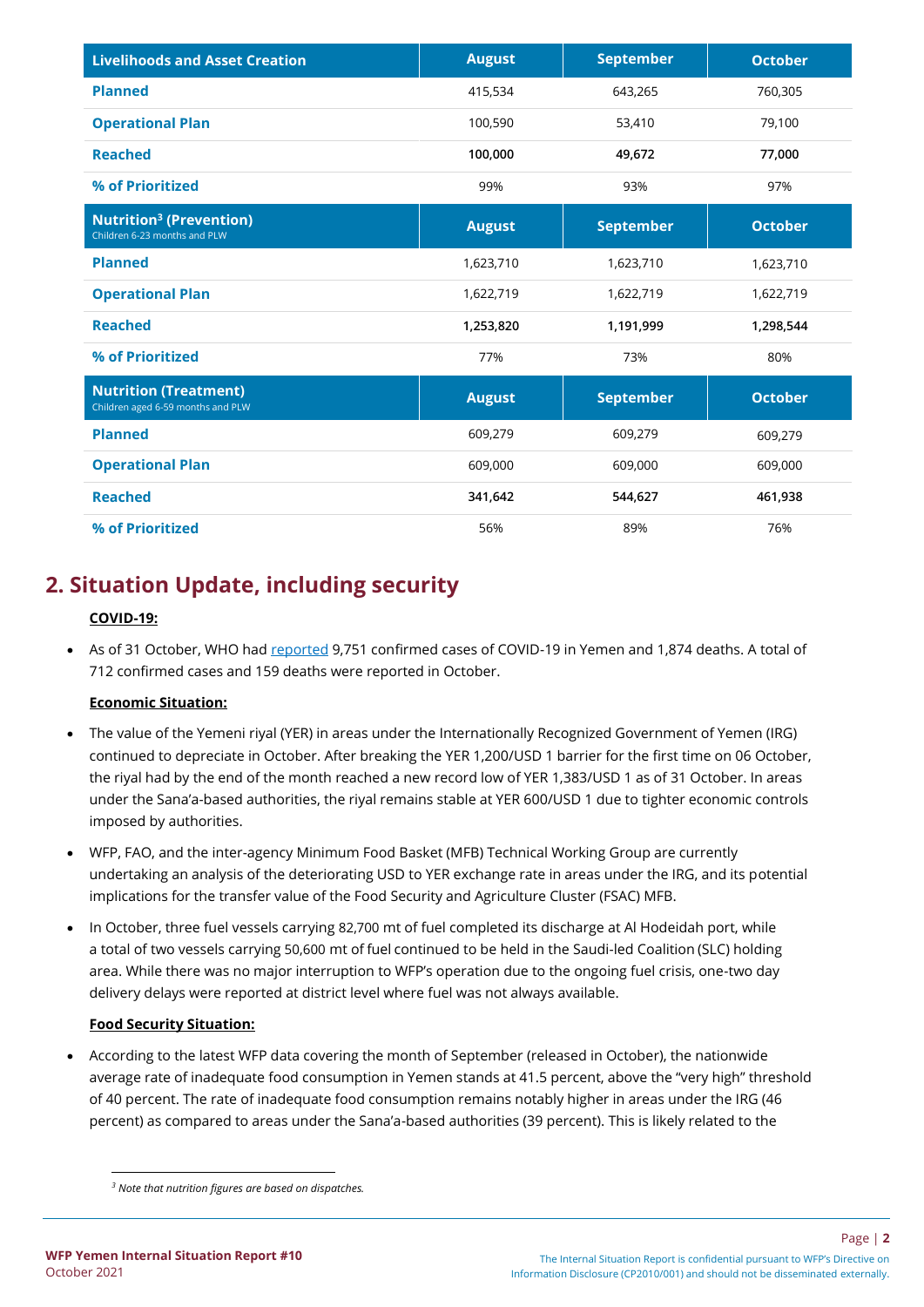continued depreciation of the Yemeni riyal (which has been especially pronounced in areas under the IRG), the related growth in food prices, as well as recent escalation in conflict and related population displacement.

- Food affordability, as measured by the average cost of the Minimum Food Basket (MFB) continued to worsen in October, and the average cost of the MFB has now increased by 69 percent since January 2021 in areas under the IRG, and by 30 percent in areas under the Sana'a-based authorities.
- Conflict-affected Ma'rib governorate has seen the most severe deterioration of the food security situation among the governorates of Yemen this year, with the rate of inadequate food consumption growing by 55 percent from January to September 2021.

#### **Security Situation:**

- Military escalation continued to be reported from the central governorates of Ma'rib, Shabwah, and Al Bayda, in October. According to the IOM Rapid Displacement Tracking, close to 50,000 people have now been displaced since the beginning of the year across the three governorates.
- At least six people were killed and seven wounded in a vehicle-borne improvised explosive device (VBIED) attack in the At Tawahi district of Aden City (Aden governorate) on 10 October. The attack reportedly targeted a convoy carrying the governor of Aden governorate and the Minister of Agriculture. Both are reported to have survived, and there has been no claim of responsibility by any parties for the attack. All WFP staff in Aden City remain safe and accounted for, and there was no impact on WFP operations.
- On 21 October, multiple airstrikes were reported targeting the Sawan-area of northern Sana'a City (Sana'a governorate). All WFP staff and dependents in Sana'a City are safe and accounted for.

#### **Floating Storage and Offloading Vessel (FSO) 'Safer':**

• [A study](https://www.nature.com/articles/s41893-021-00774-8) published on 11 October models the impacts of a potential oil spill from the abandoned floating storage and offloading vessel (FSO) 'Safer', currently moored approximately 60 kilometres north of Al Hodeidah port. The study estimates that the food supply for up to 8.4 million people would be disrupted in the event of a spill and subsequent port closures.

## **3. Programme Update**

### **3.1 Assessments**

- Data collection for the nationwide 2021 Food Security and Livelihoods Assessment (FSLA) is underway across all governorates of Yemen. As of 04 November, data collection was 48 percent complete in areas under the Sana'a-based authorities, and 36 percent complete in areas under the Internationally Recognized Government of Yemen (IRG).
- In some areas of country currently experiencing active conflict (including Ma'rib governorate, as well as some western coastal areas), data collection is proceeding slower than planned due to securityrelated challenges. In Al Hodeidah governorate, additional enumerators are currently being trained to speed up FSLA data collection.

### **3.2 Prioritized Populations/Beneficiaries**

- WFP is conducting a countrywide beneficiary retargeting and registration exercise, which aims to reach 4.2 million people in the southern governorates of Yemen and 9 million in the northern governorates. As of October 2021, nearly 2 million people have been biometrically registered in WFP's beneficiary information and transfer management platform (SCOPE) in the areas under the Internationally Recognised Government of Yemen (IRG).
- In areas under the Sana'a-based authorities, WFP launched biometric registration in Sana'a City in November 2020. As of October 2021, the first phase of targeting has been completed: 118,600 people have had their biodata digitized into SCOPE, and nearly 52,000 people have been biometrically registered for WFP GFA-CBT assistance.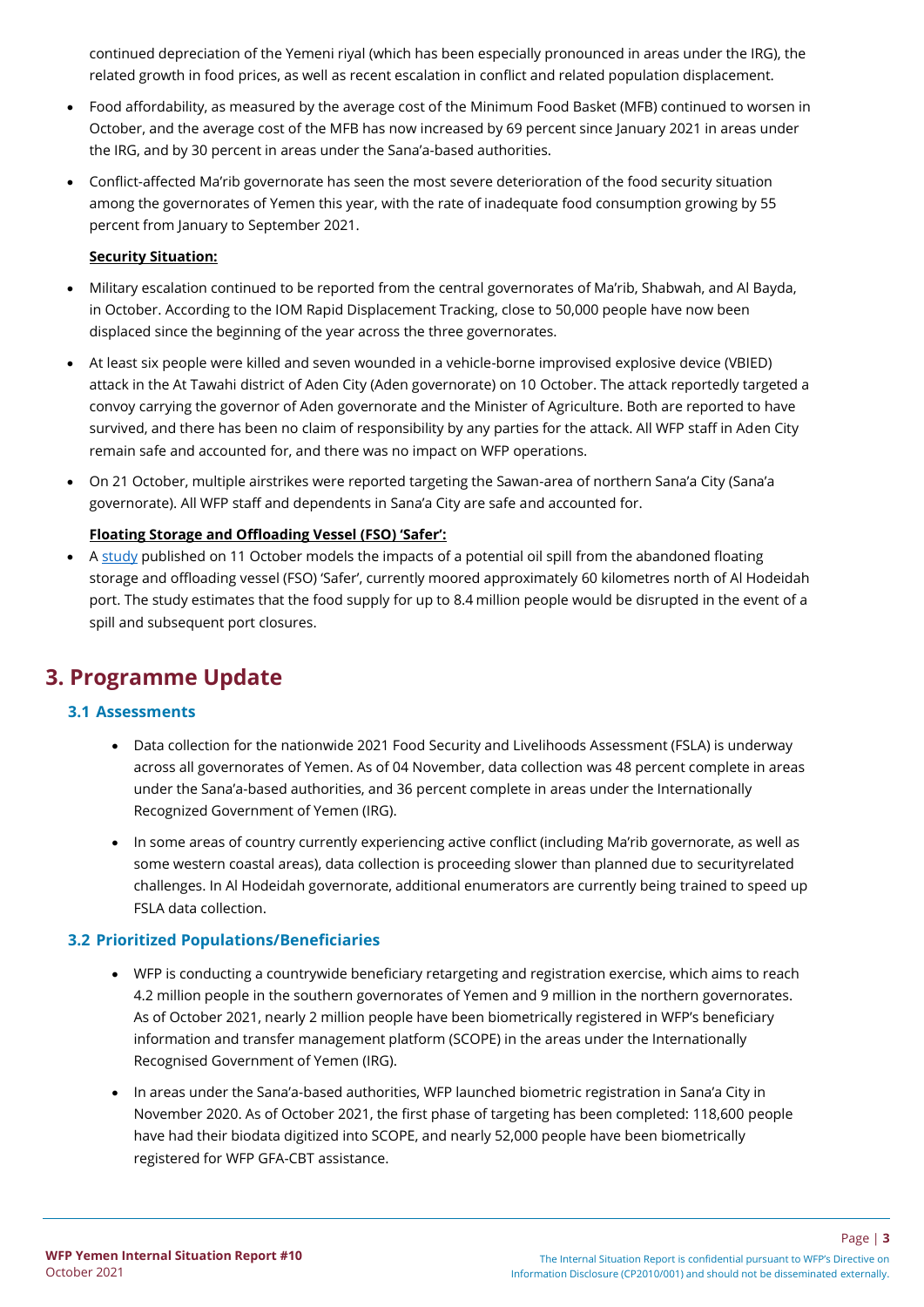#### **3.3 Programme Implementation**

#### **General Food Assistance (GFA):**

- Under the October cycle, WFP targeted 11.9 million people with GFA. Of these, 8.6 million people were targeted with in-kind food assistance, 2 million people with commodity vouchers (CV-TN), and more than 1.3 million people with cash transfers (CBT).
- WFP faced delays in the September and October general food assistance (GFA) cycles as distributions of in-kind food assistance were impacted by dispatch delays across multiple governorates, as well as insecurity in some areas, including Ma'rib and Al Bayda.

#### **Rapid Response Mechanism (RRM):**

• In October, WFP distributed immediate response ration (IRR) kits (a five-day ration for a family of seven) to around 8,500 households (59,500 people) via its Rapid Response Mechanism (RRM) partners.

#### **Livelihoods and Asset Creation:**

- In October, WFP reached around 77,000 beneficiaries under its livelihoods and asset creation activities. The participants worked on rehabilitating and constructing 154 assets during the month, including rural road rehabilitation, water harvesting schemes and agricultural projects.
- New food assistance for training (FFT) activities with a total of 600 women in Hadramawt City started a six-month training in October. The participants will be provided start-up grants after successfully completing the required trainings and assessments. The grants will be used to establish and improve the women's businesses and help them utilize the skills they have gained during the training period.
- A total of 34 assets were completed in Al Hodeidah and Amran governorates in October.

### **School Feeding Programme:**

- In October, around 512 mt of high-energy biscuits (HEBs) were distributed to more than 525,000 in 34 districts in 8 governorates in areas under the IRG.
- The Healthy Kitchen project in Aden city resumed operation as of 27 October, covering around 6,300 students across seven schools in Dar Sa'ad district, Aden.
- School feeding in the northern governorates of Yemen remained on hold in October following reports of tampering with WFP-received date bars in late September. School feeding distributions were paused on 27 September in all northern governorates as a precautionary measure, affecting 770,500 students across 2,407 schools. School feeding continued in the southern governorates, where children receive high-energy biscuits.

#### **Nutrition:**

- Under the October cycle, WFP dispatched around 1100 mt of nutrition products (LNS-MQ) for the prevention of Moderate Acute Malnutrition (MAM) and micronutrient deficiencies for over 747,900 children aged 6-23 months, representing 93 percent of the operational plan to reach 800,700 children. WFP also dispatched around 1650 mt of SuperCereal (WSB+) for the prevention of MAM and micronutrient deficiencies for around 550,500 pregnant and lactating women and girls (PLWG), representing 67 percent of the operational plan to reach 822,000 PLWG.
- Under the October cycle, WFP dispatched around 650 mt of nutrition products (LNS-LQ) and 1460 mt of SuperCereal (WSB+) for the treatment of MAM and micronutrient deficiencies for 217,800 children aged 6-59 months and 244,100 PLWG, representing 76 percent of the operational plan to reach 249,000 children and 360,000 PLWG.

### **3.3 Monitoring and Evaluation (M&E)**

• In October, WFP and third-party monitoring Company (TPM) monitoring staff conducted 1,300 monitoring activities, including in-person visits and remote monitoring calls. The monitored activities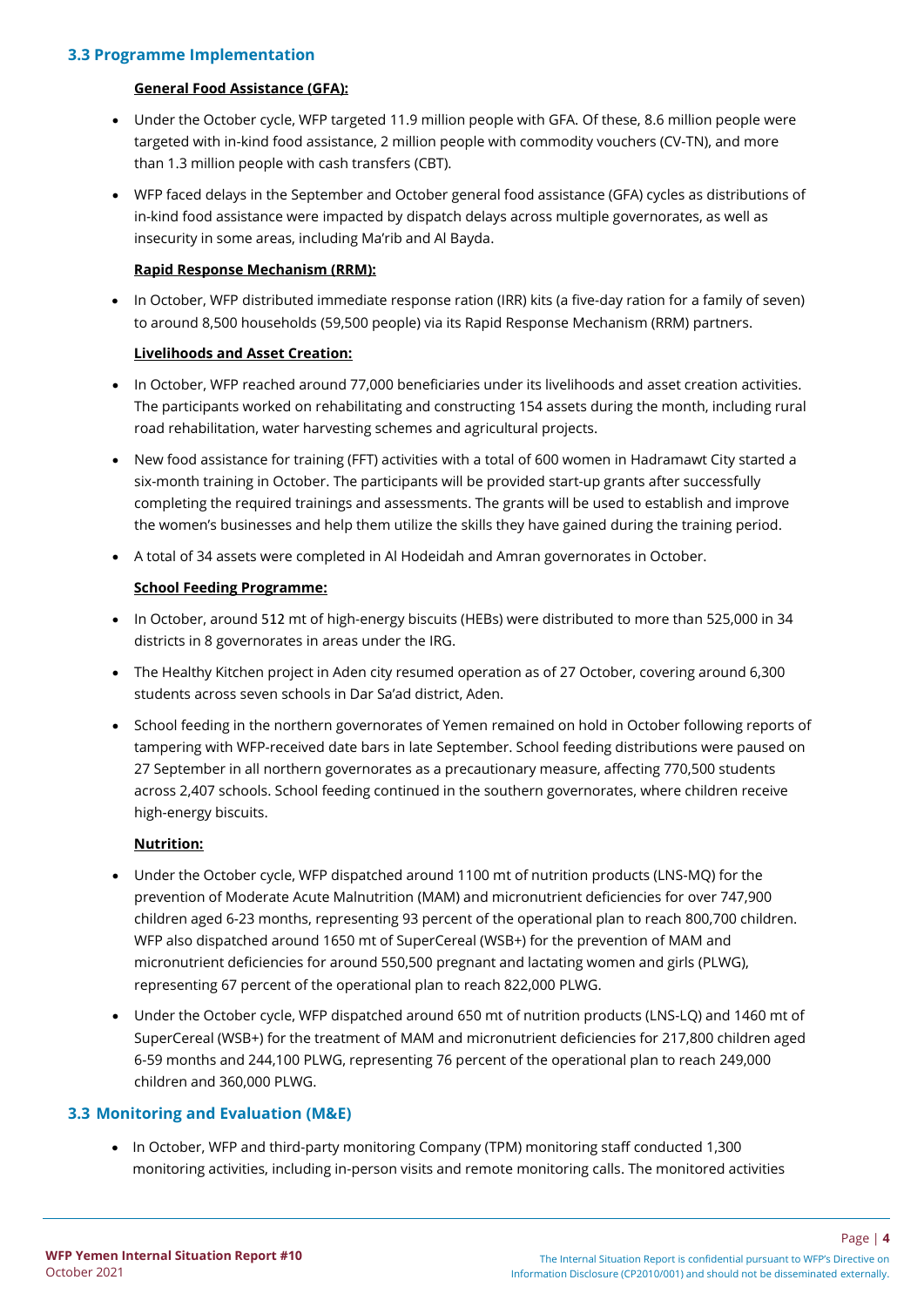included in-kind food assistance, commodity vouchers, cash assistance, prevention and treatment of MAM programmes, and livelihood activities.

• The Sana'a-based call centre conducted over 2,600 calls to verify food deliveries to food distribution points (FDPs). In addition, the Beneficiary Verification Mechanism (BVM) team conducted around 21,500 calls with beneficiaries to verify the receipt of assistance.

### **3.4 Gender and Protection**

• *Nothing significant to report*.

## **4. Resourcing and Pipeline**

- The fifth budget revision [\(BR05\)](https://spaplus.wfp.org/group/33/projects/976) to the WF[P 2019-2021 Yemen Interim Country Strategic Plan](https://www.wfp.org/operations/ye01-yemen-interim-country-strategic-plan-2019-2021) (ICSP) was submitted for the electronic programme review and approval process (e-PRP) on 19 October. The budget revision will primarily entail a 12-month extension-in-time of the current ICSP (through 2022) as well as additional programmatic adjustments to align WFP's programme of work with recent contextual developments.
- To sustain operations for the next six months, WFP requires USD 802.4 million for the next six months (November 2021 to April 2022):

| SIX-MONTH NET FUNDING REQUIREMENT BY ACTIVITY (NOVEMBER 2021 - APRIL 2022) - IN USD |                         |                            |  |  |  |  |  |  |
|-------------------------------------------------------------------------------------|-------------------------|----------------------------|--|--|--|--|--|--|
| <b>ACTIVITY</b>                                                                     | <b>SHORTFALL START4</b> | <b>FUNDING REQUIREMENT</b> |  |  |  |  |  |  |
| <b>General food assistance</b>                                                      | November                | 642.9 million              |  |  |  |  |  |  |
| <b>Nutrition</b>                                                                    | December                | 100.6 million              |  |  |  |  |  |  |
| <b>School feeding</b>                                                               | December                | 38.1 million               |  |  |  |  |  |  |
| Livelihoods                                                                         | February                | 4.4 million                |  |  |  |  |  |  |
| <b>UNHAS</b>                                                                        | December                | 16 million                 |  |  |  |  |  |  |
| <b>Logistics Cluster</b>                                                            |                         |                            |  |  |  |  |  |  |
| <b>Emergency Telecommunications Cluster</b>                                         | March                   | 0.4 million                |  |  |  |  |  |  |
| <b>TOTAL NET FUNDING REQUIREMENT</b>                                                |                         | <b>USD 802.4 MILLION</b>   |  |  |  |  |  |  |

## **5. Procurement and Logistics**

- In October, WFP dispatched 89 percent of the 109,306 mt of mixed food commodities under the in-kind GFA modality (general food distributions), while over 4,800 mt of pulses were not dispatched in the northern governorates due commodity shortages.
- Under the nutrition activity, WFP dispatched around 4,900 mt of nutrition commodities, and over 15,600 mt of food commodities were delivered by WFP contracted wholesalers under the October cycle deliveries of commodity vouchers.
- WFP shipping operations brought over 99,200 mt of break bulk cereals and wheat flour into the country in October. WFP also received 1,089 containers holding around 24,600 mt of mixed commodities.
- In October, WFP Supply Chain awarded the local purchase of around 32,200 mt of various food commodities. Additionally, the Procurement Unit prepared and Issued a White Sugar - Analytical Study of Sugar Prices Local VS Int'l & Reg- Statistical Market Studies. The Procurement Unit also conducted assessment for available stock of essential food available in local market for October.

Page | **5**

*<sup>4</sup> Defined as a shortfall in excess of 20 percent of the monthly requirement.*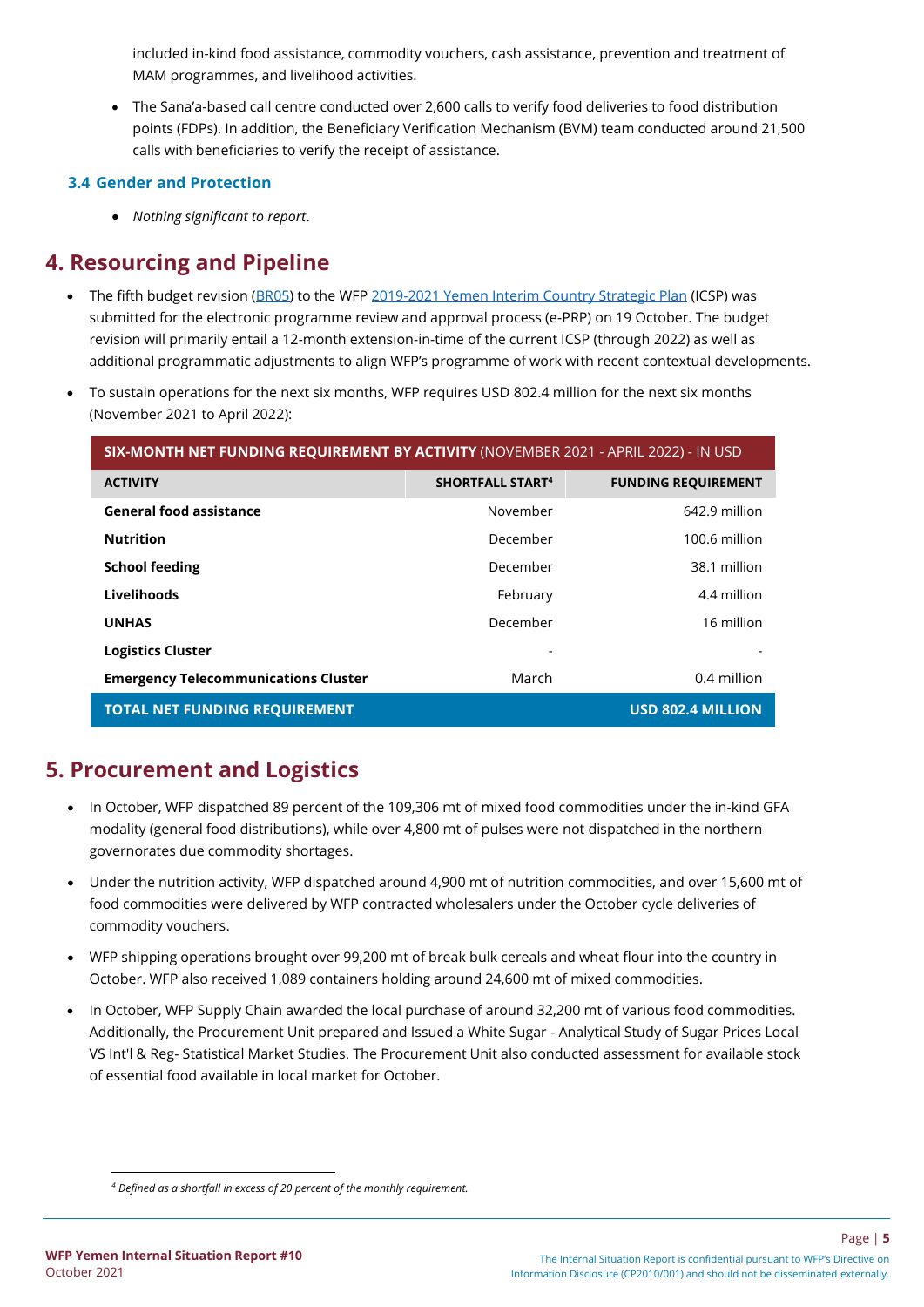# **6. Communications, Donor Relations, Operational Information Management (OIM) and Performance Reporting**

### **6.1 Communications**

- On 16 October, WFP released a statement of the contribution from Khalsa Aid International, part of a three-year programme to support school children in Yemen: WFP and Khalsa Aid International strike [partnership to support most vulnerable in two critical food crises.](https://eur03.safelinks.protection.outlook.com/?url=https%3A%2F%2Fwww.wfp.org%2Fnews%2Fwfp-and-khalsa-aid-international-strike-partnership-support-most-vulnerable-two-critical-food&data=04%7C01%7Cahmed.elaghil%40wfp.org%7Cd4a2ce1e5c924603cf9908d99f7c67c5%7C462ad9aed7d94206b87471b1e079776f%7C0%7C0%7C637716178922535916%7CUnknown%7CTWFpbGZsb3d8eyJWIjoiMC4wLjAwMDAiLCJQIjoiV2luMzIiLCJBTiI6Ik1haWwiLCJXVCI6Mn0%3D%7C1000&sdata=tr%2B3nO%2Fv%2FpT7zuTZ0kEf4bSsZuzPc7ReOaR6gm2u4h0%3D&reserved=0)
- The Communications Unit developed a short video for the World Food Day that follows a little boy, Malik, who lives in As Swaida camp in Ma'rib. The selfie-style video is narrated by Malik as he shows the viewer a glimpse into life in an IDP camp[: Video: A boy in Yemen offers a glimpse into his life](https://eur03.safelinks.protection.outlook.com/?url=https%3A%2F%2Fwww.wfp.org%2Fstories%2Fyemen-world-food-day-video-boy-un-wfp-hunger-refugees-displaced%3F_ga%3D2.17826809.1184703322.1636020099-1239353596.1560153367&data=04%7C01%7Cahmed.elaghil%40wfp.org%7Cd4a2ce1e5c924603cf9908d99f7c67c5%7C462ad9aed7d94206b87471b1e079776f%7C0%7C0%7C637716178922535916%7CUnknown%7CTWFpbGZsb3d8eyJWIjoiMC4wLjAwMDAiLCJQIjoiV2luMzIiLCJBTiI6Ik1haWwiLCJXVCI6Mn0%3D%7C1000&sdata=eYJODdyApx1pIbroDzlBZxY9OiPIjd3%2B0zT7LDyF2PI%3D&reserved=0)  [for World Food Day.](https://eur03.safelinks.protection.outlook.com/?url=https%3A%2F%2Fwww.wfp.org%2Fstories%2Fyemen-world-food-day-video-boy-un-wfp-hunger-refugees-displaced%3F_ga%3D2.17826809.1184703322.1636020099-1239353596.1560153367&data=04%7C01%7Cahmed.elaghil%40wfp.org%7Cd4a2ce1e5c924603cf9908d99f7c67c5%7C462ad9aed7d94206b87471b1e079776f%7C0%7C0%7C637716178922535916%7CUnknown%7CTWFpbGZsb3d8eyJWIjoiMC4wLjAwMDAiLCJQIjoiV2luMzIiLCJBTiI6Ik1haWwiLCJXVCI6Mn0%3D%7C1000&sdata=eYJODdyApx1pIbroDzlBZxY9OiPIjd3%2B0zT7LDyF2PI%3D&reserved=0)

### **6.2 Donor Relations**

- In October, contributions totalling over USD 6.1 million were confirmed for WFP's operation in Yemen. This includes USD 5.5 million from Canada (1.1 million for 2021 and 4.4 million for 2022) and 4 top ups totalling USD 0.6 million from private donors all earmarked at the Country Strategic Plan (CSP)-level.
- Proposals were prepared and negotiations continued for multiple donors, including the United States-BHA (USD 150 million), Qatar (USD 90 million), the Kuwait Fund for Arab Economic Development (USD 2 million) and the Kuwait Red Crescent Society (USD 2.5 million), and German Foreign Office (USD 13 million for Crisis response and USD 1.1 million for UNHAS).
- Funding indications of USD 3.5 million from Sweden, USD 0.6 from Luxembourg, have been received and do not require funding proposals.
- WFP delivered a donor briefing on 21 October where were discussed the Food security situation, the ongoing Budget Revision, and the funding situation.
- WFP conducted two specific consultations with BHA and FCDO on the ongoing Budget Revision.

## **6.3 Operational Information Management (OIM) and Performance Reporting**

- In October, the OIM and Performance Reporting Unit published four Weekly Operational Updates:
	- o [WFP Yemen Weekly Operational Update, 07](https://private.media.opweb.wfp.org/docs/10/4275/24800.pdf) October 2021
	- o [WFP Yemen Weekly Operational Update, 14](https://private.media.opweb.wfp.org/docs/10/4275/24808.pdf) October 2021
	- o [WFP Yemen Weekly Operational Update, 21](https://private.media.opweb.wfp.org/docs/10/4275/24815.pdf) October 2021
	- o [WFP Yemen Weekly Operational Update, 28](https://private.media.opweb.wfp.org/docs/10/4275/24827.pdf) October 2021

# **7. Support Services**

## **7.1 IT and Telecommunications**

- On 05 October, the IT Unit conducted an oversight assessment mission to Aden Area Office. Also, the shipment of SCOPE and IT items has arrived and been offloaded at the WFP office in Aden.
- As part of capacity building, many staff of the TEC team in Aden have enrolled in some IT training that will be delivered online through the Learning Tree International website.

## **7.2 Administration**

- As of the end of October, 65 visas had been approved and three visas were denied by the Sana'a-based authorities.161 visas were approved, and one visa was denied by the IRG since the start of 2021.
- The WFP Sa'adah office and accommodation facility is reaching completion with furniture and services to be shortly installed/made available. Tendering for the works in the WFP Al Hodeidah facilities (office and accommodation) has been completed.
- UNICEF and FAO staff have been accommodated in the WFP Accommodation facility in Sana'a (3 Villas)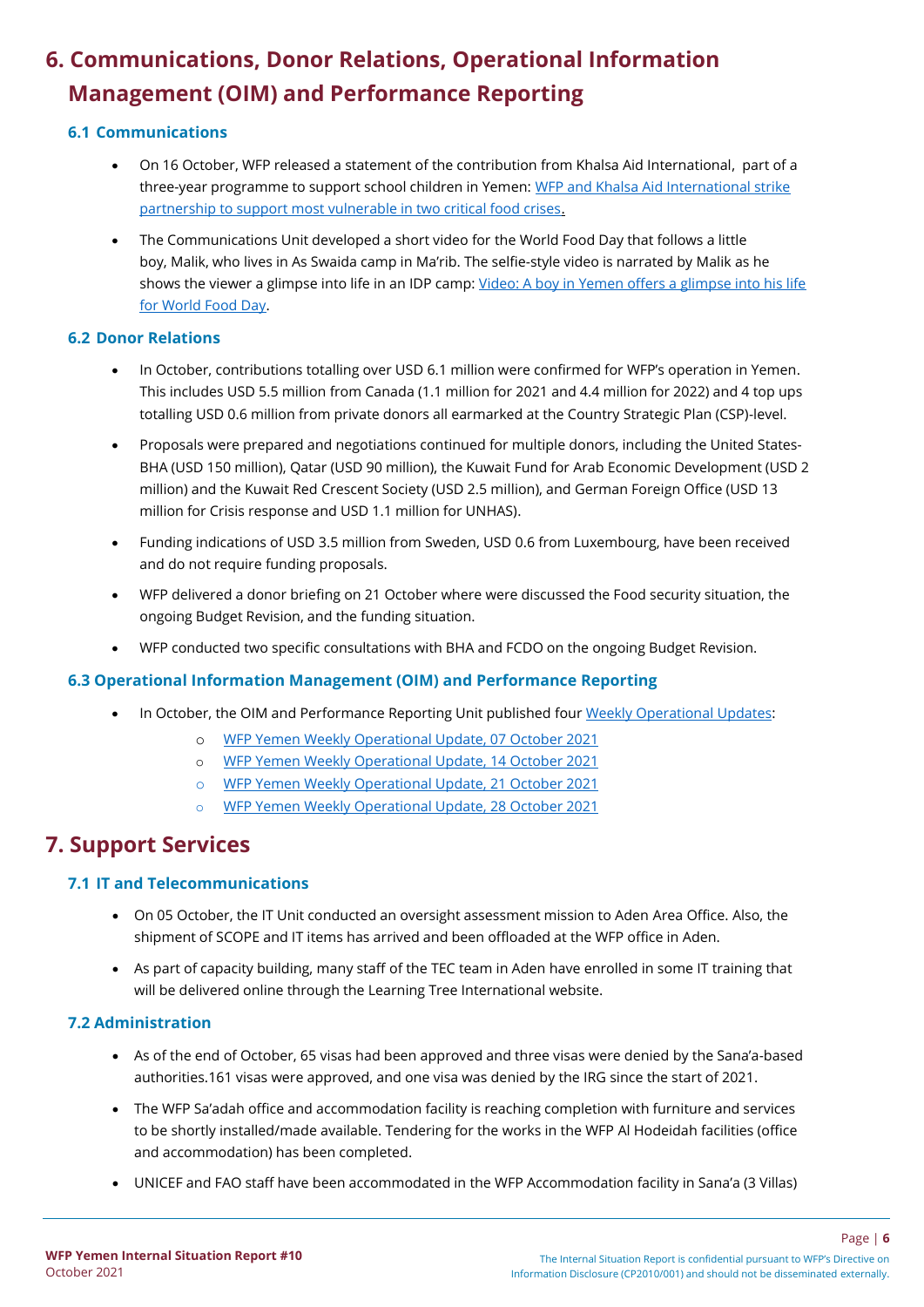as part of inter-agency support.

#### **7.3 Human Resources, Personal Health and Wellbeing**

- While all WFP offices in Yemen, including all Area and Field Offices, are now open, WFP continues to monitor COVID-19 trends in the general population and among WFP staff to adjust in-office staff presence levels as required.
- As of the end of October, WFP has 100 out of 137 international staff inside Yemen. The remaining international staff are working from 28 countries. All 775 national staff are in Yemen.

#### **7.4 United Nations Humanitarian Air Service (UNHAS)**

• In October, WFP-managed UNHAS operated 79 flights transporting around 1,490 passengers from different UN agencies and INGOs.

## **8. Clusters**

## **8.1 Food Security and Agriculture Cluster (FSAC)**

- In October, FSAC continued supporting the ongoing WFP-led FSLA implementation across the country.
- The revised value of the FSAC MFB was prepared by the FSAC Minimum Food Basket Technical Working Group and endorsed at the national cluster partners meeting held on 27th October 2021.

## **8.2 Logistics Cluster**

• Through its coordination and logistical information management activities, the Logistics Cluster supported 16 partners in October.

## **8.3 Emergency Telecommunications Cluster (ETC)**

- In October, the ETC helpdesk received and resolved 1,294 issues from responders. Also, the ETC provided critical Internet connectivity to 776 humanitarians across 16 sites in Yemen, and communications services to a total of 2,568 responders supported by eight UNDSS-managed Security Operations Centres (SOCs) across the country.
- The ETC is funding and supporting the five kilometres extension of a fiber link in 90 District in Aden to provide stable connectivity services to INGOs based in the area.

## **8.4 WFP Bilateral Service Provision (BSP)**

- In October, BSP delivered around 3.3 million litres of fuel to WHO and UNICEF to support the uninterrupted services of hospitals and local water and sanitation services.
- Around 147,900 litres of fuel were provided to WFP offices, UN agencies and INGOs through the BSP Small Quantity Fuel provision mechanism in October.
- Around 2,700 m3 of medical supplies were transported through BSP Yemen by sea on behalf of UN partners, and around 3,300 m3 of medical items are in the pipeline.

## **9. Annexes: WFP Response in Numbers**

| WFP Yemen Interim Country Strategic Plan (2019-2021) <sup>5</sup> - Revision 04 |                       |                                                                        |  |  |  |  |  |  |
|---------------------------------------------------------------------------------|-----------------------|------------------------------------------------------------------------|--|--|--|--|--|--|
| <b>Total Requirement (in USD)</b>                                               | <b>Total Received</b> | <b>6-month Net Funding Requirement</b><br>(November 2021 – April 2022) |  |  |  |  |  |  |
| 6.73 billion                                                                    | 4.29 billion          | 802.4 million                                                          |  |  |  |  |  |  |

*<sup>5</sup> Source[: Emergency Resource Overview,](https://opweb.wfp.org/resourceOverview) PPR OST*

Page | **7**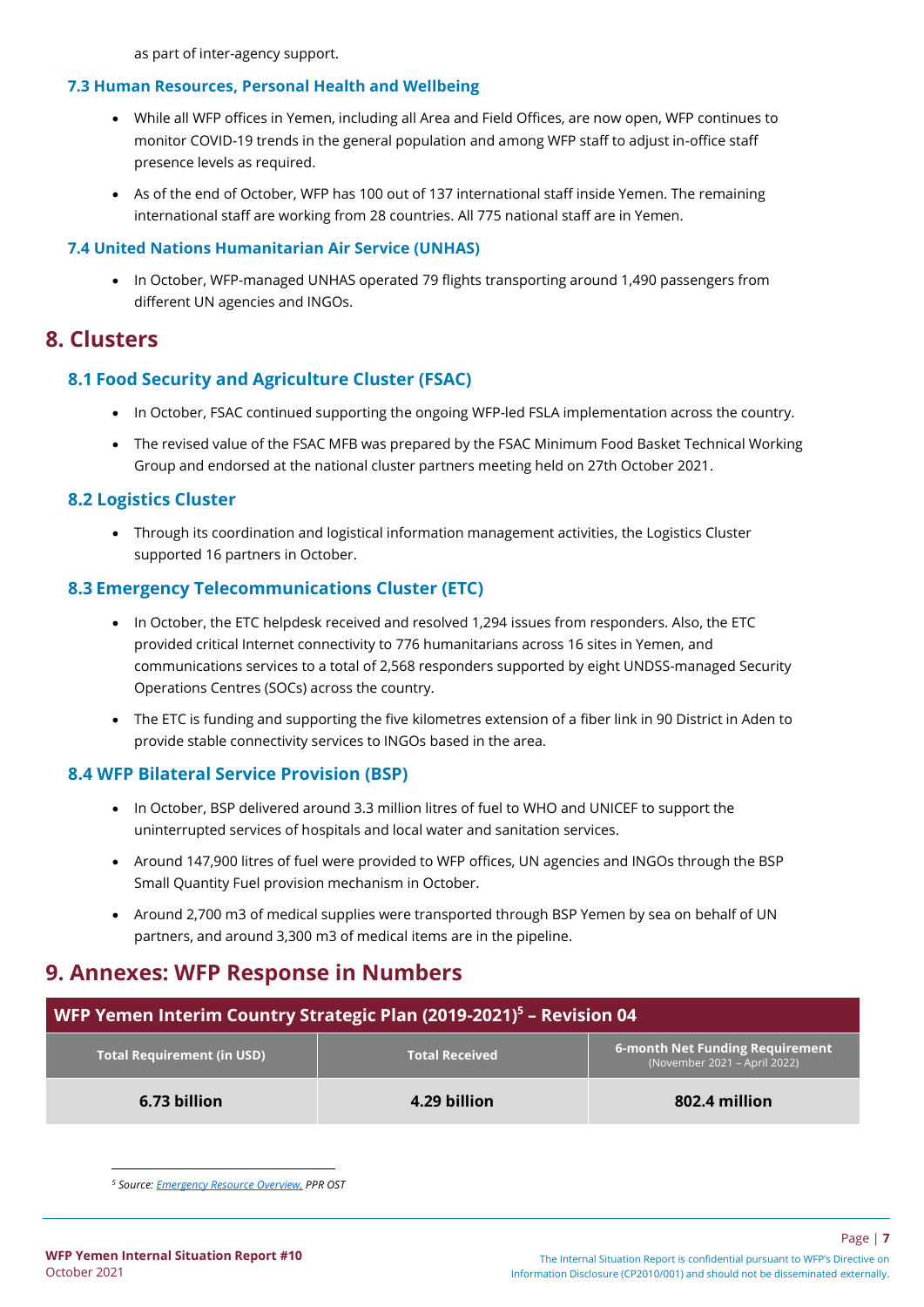**1.91 billion 1.71 billion 89%**

## **Beneficiary Data:**

#### **General Food Assistance**

| <b>Beneficiary Category</b>     |                            | <b>August</b> |               |              | September   |               |              | <b>October</b> (ongoing) |           |              |
|---------------------------------|----------------------------|---------------|---------------|--------------|-------------|---------------|--------------|--------------------------|-----------|--------------|
|                                 |                            | <b>Male</b>   | <b>Female</b> | <b>Total</b> | <b>Male</b> | <b>Female</b> | <b>Total</b> | <b>Male</b>              | Female    | <b>Total</b> |
|                                 | Prioritised                | 243,018       | 243,018       | 486,036      | 228,448     | 228,448       | 456,895      | 237,369                  | 237,369   | 474,739      |
| Adults 60+<br>years             | Reached                    | 238,509       | 238,509       | 477,019      | 225,796     | 225,796       | 451,593      | 193,218                  | 193,218   | 386,436      |
|                                 | % of<br>Prioritised        | 98%           | 98%           | 98%          | 99%         | 99%           | 99%          | 81%                      | 81%       | 81%          |
|                                 | Prioritised                | 3,037,724     | 2,916,215     | 5,953,938    | 2,855,594   | 2,741,370     | 5,596,964    | 2,967,119                | 2,848,434 | 5,815,552    |
| <b>Adults 18 to</b><br>59 years | Reached                    | 2,981,367     | 2,862,112     | 5,843,479    | 2,822,455   | 2,709,556     | 5,532,011    | 2,415,224                | 2,318,615 | 4,733,838    |
|                                 | % of<br>Prioritised        | 98%           | 98%           | 98%          | 99%         | 99%           | 99%          | 81%                      | 81%       | 81%          |
|                                 | <b>Prioritised</b>         | 850,563       | 729,054       | 1,579,616    | 799,566     | 685,343       | 1,484,909    | 830,793                  | 712,108   | 1,542,902    |
| Children 12<br>to 17 years      | Reached                    | 834,783       | 715,528       | 1,550,311    | 790,287     | 677,389       | 1,467,676    | 676,263                  | 579,654   | 1,255,916    |
|                                 | % of<br><b>Prioritised</b> | 98%           | 98%           | 98%          | 99%         | 99%           | 99%          | 81%                      | 81%       | 81%          |
|                                 | <b>Prioritised</b>         | 972,072       | 972,072       | 1,944,143    | 913,790     | 913,790       | 1,827,580    | 949,478                  | 949,478   | 1,898,956    |
| Children 6 to<br>11 years       | Reached                    | 954,037       | 954,037       | 1,908,075    | 903,185     | 903,185       | 1,806,371    | 772,872                  | 772,872   | 1,545,743    |
|                                 | % of<br><b>Prioritised</b> | 98%           | 98%           | 98%          | 99%         | 99%           | 99%          | 81%                      | 81%       | 81%          |
| Children 24                     | Prioritised                | 729,054       | 729,054       | 1,458,107    | 685,343     | 685,343       | 1,370,685    | 712,108                  | 712,108   | 1,424,217    |
| to 59<br>months                 | Reached                    | 715,528       | 715,528       | 1,431,056    | 677,389     | 677,389       | 1,354,778    | 579,654                  | 579,654   | 1,159,307    |
|                                 | % of<br>Prioritised        | 98%           | 98%           | 98%          | 99%         | 99%           | 99%          | 81%                      | 81%       | 81%          |
|                                 | Prioritised                | 364,527       | 364,527       | 729,054      | 342,671     | 342,671       | 685,343      | 356,054                  | 356,054   | 712,108      |
| Children 0 to<br>23 months      | Reached                    | 357,764       | 357,764       | 715,528      | 338,695     | 338,695       | 677,389      | 289,827                  | 289,827   | 579,654      |
|                                 | % of<br><b>Prioritised</b> | 98%           | 98%           | 98%          | 99%         | 99%           | 99%          | 81%                      | 81%       | 81%          |
|                                 | Prioritised                | 6,182,375     | 5,968,519     | 12,150,894   | 5,811,705   | 5,610,671     | 11,422,376   | 6,038,680                | 5,829,794 | 11,868,474   |
| Total                           | Reached                    | 6,067,678     | 5,857,790     | 11,925,468   | 5,744,259   | 5,545,559     | 11,289,818   | 4,915,463                | 4,745,431 | 9,660,894    |
|                                 | % of<br>Prioritised        | 98%           | 98%           | 98%          | 99%         | 99%           | 99%          | 81%                      | 81%       | 81%          |

#### **School Feeding**

*<sup>6</sup> Defined as the annualized value of Allocated Contributions available and consist of the yearly allocation of "contributions", plus unspent balance of Allocated Contributions carried forward from previous years. "Contributions" include multilateral and directed multilateral contributions (both programmed and unprogrammed portion), locally generated funds, other miscellaneous income and resource transfer. Contributions with future contribution year and advances are not included.*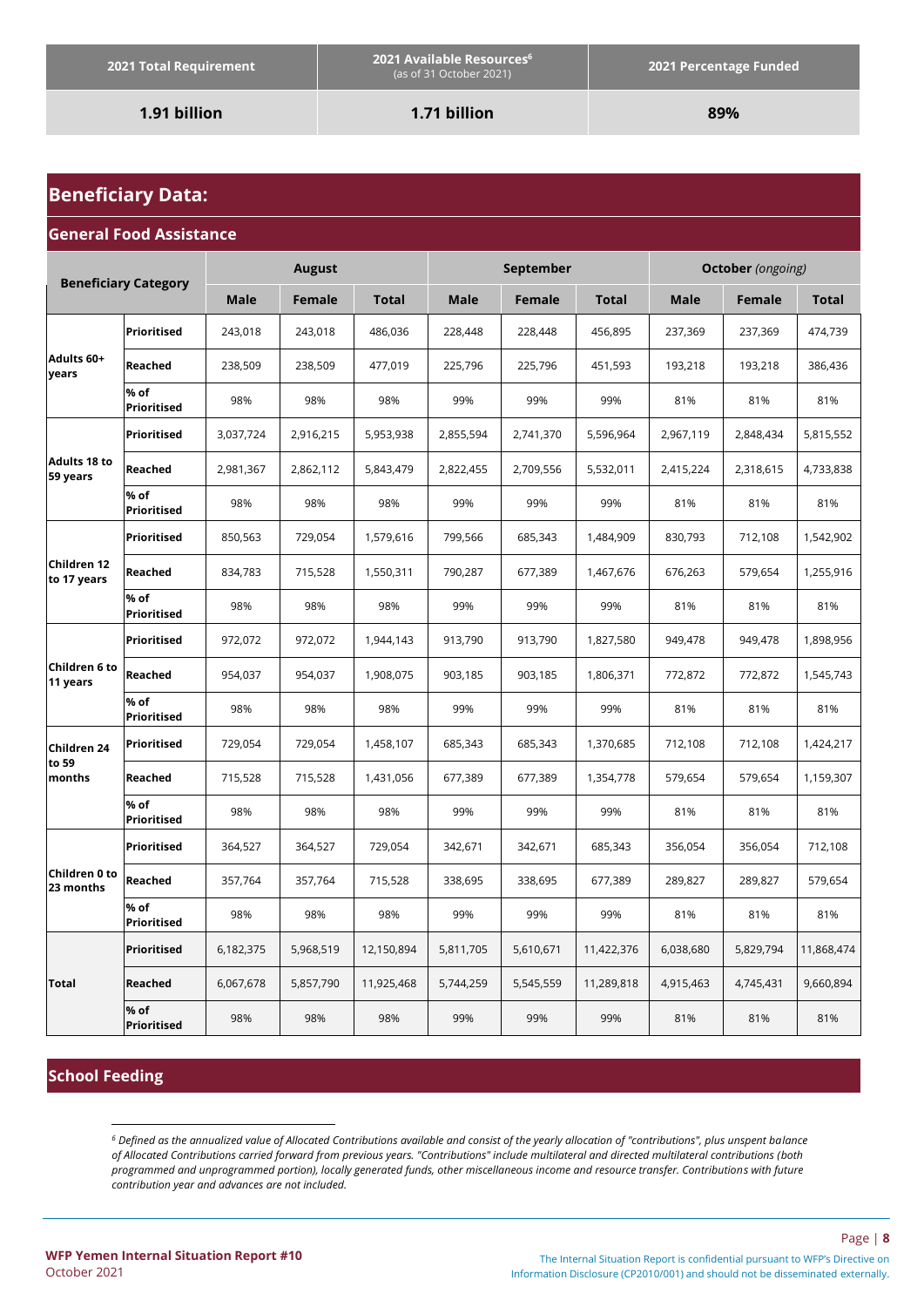| <b>Beneficiary Category</b> |                     | <b>August</b> |                          |                          | September   |               |              | <b>October</b> |         |              |
|-----------------------------|---------------------|---------------|--------------------------|--------------------------|-------------|---------------|--------------|----------------|---------|--------------|
|                             |                     | <b>Male</b>   | Female                   | <b>Total</b>             | <b>Male</b> | <b>Female</b> | <b>Total</b> | Male           | Female  | <b>Total</b> |
|                             | Prioritised         | ٠             |                          | ٠                        | 307,243     | 295,029       | 602,272      | 307,243        | 295,029 | 602,272      |
| Children 12                 | Reached             |               | $\overline{a}$           | ٠                        | 180,957     | 173,763       | 354,719      | 119,692        | 114,934 | 234,627      |
| to 17 years                 | % of<br>Prioritised |               | $\overline{\phantom{a}}$ | ٠                        | 59%         | 59%           | 59%          | 39%            | 39%     | 39%          |
|                             | Prioritised         | ٠             | $\overline{\phantom{a}}$ | ٠                        | 381,940     | 364,088       | 746,028      | 381,940        | 364,088 | 746,028      |
| Children 6 to               | Reached             | ٠             | $\overline{\phantom{a}}$ | $\overline{\phantom{a}}$ | 224,951     | 214,436       | 439,387      | 148,792        | 141,837 | 290,629      |
| 11 years                    | % of<br>Prioritised |               |                          | ٠                        | 59%         | 59%           | 59%          | 39%            | 39%     | 39%          |
|                             | Prioritised         | ٠             | $\overline{\phantom{a}}$ | $\overline{\phantom{a}}$ | 689,183     | 659,117       | 1,348,300    | 689,183        | 659,117 | 1,348,300    |
| Total                       | Reached             | ٠             | $\overline{\phantom{a}}$ | $\overline{\phantom{a}}$ | 405,907     | 388,199       | 794,106      | 268,485        | 256,771 | 525,256      |
|                             | % of<br>Prioritised |               |                          | ٠                        | 59%         | 59%           | 59%          | 39%            | 39%     | 39%          |

## **Livelihoods and Asset Creation:** Food Assistance for Assets and Food Assistance for Training

| <b>Beneficiary Category</b> |                            |             | <b>August</b> |              | Sept        |               |              | <b>October</b> |        |              |
|-----------------------------|----------------------------|-------------|---------------|--------------|-------------|---------------|--------------|----------------|--------|--------------|
|                             |                            | <b>Male</b> | <b>Female</b> | <b>Total</b> | <b>Male</b> | <b>Female</b> | <b>Total</b> | <b>Male</b>    | Female | <b>Total</b> |
|                             | Prioritised                | 2,012       | 2,012         | 4,024        | 1,068       | 1,068         | 2,136        | 1,582          | 1,582  | 3,164        |
| Adults 60+<br>years         | Reached                    | 2,000       | 2,000         | 4,000        | 993         | 993           | 1,987        | 1,540          | 1,540  | 3,080        |
|                             | % of<br>Prioritised        | 99%         | 99%           | 99%          | 93%         | 93%           | 93%          | 97%            | 97%    | 97%          |
|                             | Prioritised                | 25,148      | 24,142        | 49,289       | 13,353      | 12,818        | 26,171       | 19,775         | 18,984 | 38,759       |
| Adults 18 to<br>59 years    | Reached                    | 25,000      | 24,000        | 49,000       | 12,418      | 11,921        | 24,339       | 19,250         | 18,480 | 37,730       |
|                             | % of<br><b>Prioritised</b> | 99%         | 99%           | 99%          | 93%         | 93%           | 93%          | 97%            | 97%    | 97%          |
|                             | <b>Prioritised</b>         | 7,041       | 6,035         | 13,077       | 3,739       | 3,205         | 6,943        | 5,537          | 4,746  | 10,283       |
| Children 12<br>to 17 years  | Reached                    | 7,000       | 6,000         | 13,000       | 3,477       | 2,980         | 6,457        | 5,390          | 4,620  | 10,010       |
|                             | % of<br>Prioritised        | 99%         | 99%           | 99%          | 93%         | 93%           | 93%          | 97%            | 97%    | 97%          |
|                             | <b>Prioritised</b>         | 8,047       | 8,047         | 16,094       | 4,273       | 4,273         | 8,546        | 6,328          | 6,328  | 12,656       |
| Children 6 to<br>11 years   | Reached                    | 8,000       | 8,000         | 16,000       | 3,974       | 3,974         | 7,948        | 6,160          | 6,160  | 12,320       |
|                             | % of<br>Prioritised        | 99%         | 99%           | 99%          | 93%         | 93%           | 93%          | 97%            | 97%    | 97%          |
| Children 24                 | Prioritised                | 6,035       | 6,035         | 12,071       | 3,205       | 3,205         | 6,409        | 4,746          | 4,746  | 9,492        |
| to 59<br>months             | Reached                    | 6,000       | 6,000         | 12,000       | 2,980       | 2,980         | 5,961        | 4,620          | 4,620  | 9,240        |
|                             | % of<br><b>Prioritised</b> | 99%         | 99%           | 99%          | 93%         | 93%           | 93%          | 97%            | 97%    | 97%          |
|                             | Prioritised                | 3,018       | 3,018         | 6,035        | 1,602       | 1,602         | 3,205        | 2,373          | 2,373  | 4,746        |
| Children 0 to<br>23 months  | Reached                    | 3,000       | 3,000         | 6,000        | 1,490       | 1,490         | 2,980        | 2,310          | 2,310  | 4,620        |
|                             | % of<br><b>Prioritised</b> | 99%         | 99%           | 99%          | 93%         | 93%           | 93%          | 97%            | 97%    | 97%          |
|                             | Prioritised                | 51,180      | 49,410        | 100,590      | 27,175      | 26,235        | 53,410       | 40,246         | 38,854 | 79,100       |
| <b>Total</b>                | Reached                    | 50,880      | 49,120        | 100,000      | 25,273      | 24,399        | 49,672       | 39,178         | 37,822 | 77,000       |
|                             | % of<br>Prioritised        | 99%         | 99%           | 99%          | 93%         | 93%           | 93%          | 97%            | 97%    | 97%          |